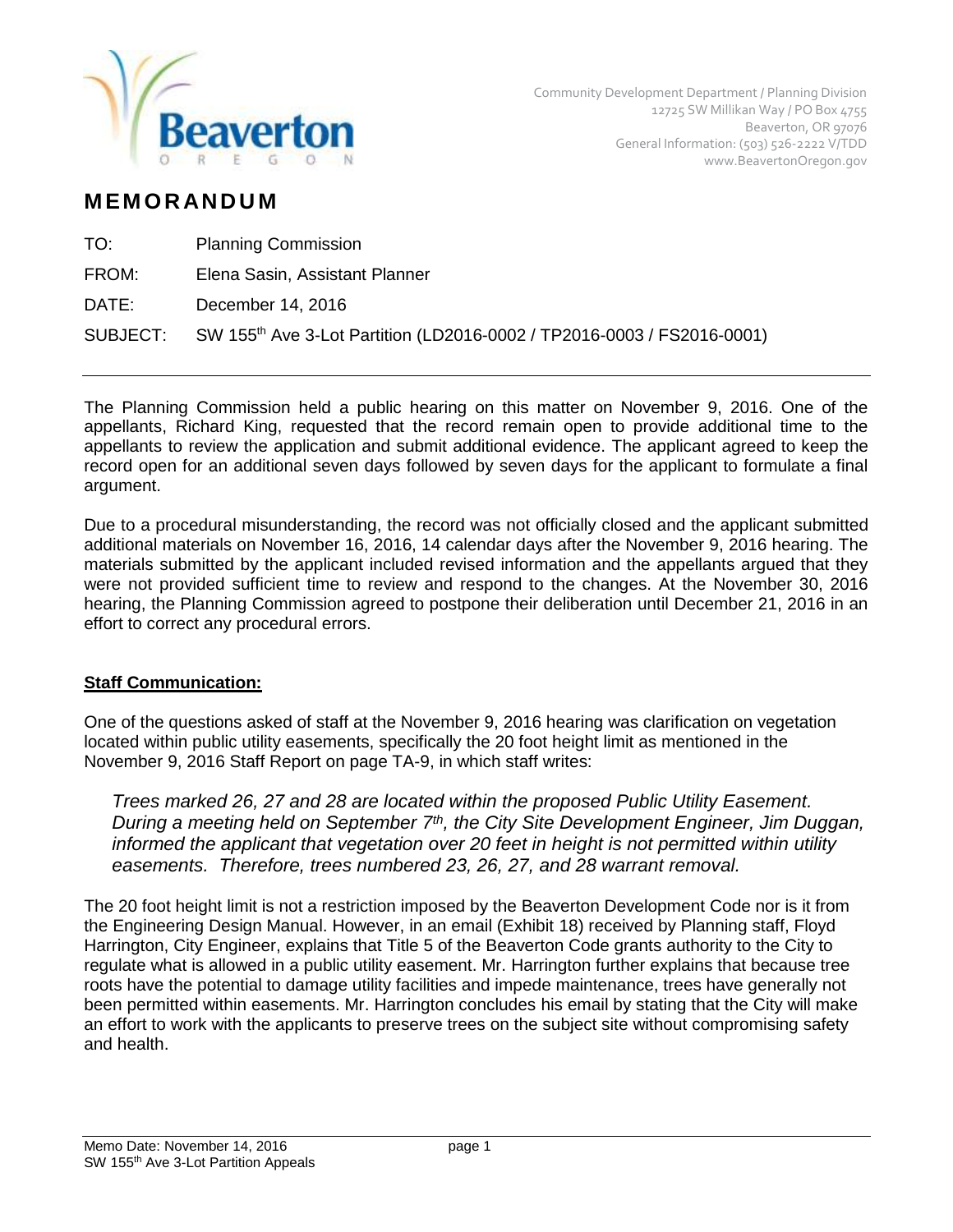Due to the relatively large number of exhibits, staff has provided the following list for clarity:

| Exhibit 1  | Appeal of Preliminary Partition from Margot Seitz<br>on behalf of appellant Richard King - October 4,<br>2016                                    | Included in the first packet<br>provided to Planning<br>Commissioners prior to November<br>9, 2016 hearing. |
|------------|--------------------------------------------------------------------------------------------------------------------------------------------------|-------------------------------------------------------------------------------------------------------------|
| Exhibit 2  | Appeal of Preliminary Partition from Murrayhill<br>Owner's Association - October 4, 2016                                                         | Included in the first packet<br>provided to Planning<br>Commissioners prior to November<br>9, 2016 hearing. |
| Exhibit 3  | Staff Report - September 22, 2016                                                                                                                | Included in the first packet<br>provided to Planning<br>Commissioners prior to November<br>9, 2016 hearing. |
| Exhibit 4  | Email from Bill Athenas to Planning staff - October<br>31, 2016                                                                                  | Included in the first packet<br>provided to Planning<br>Commissioners prior to November<br>9, 2016 hearing. |
| Exhibit 5  | Written public testimony received by Planning staff<br>- August 23, 2016 through September 7, 2016.                                              | Included in the first packet<br>provided to Planning<br>Commissioners prior to November<br>9, 2016 hearing. |
| Exhibit 6  | Applicant's materials - Stamped 'Received'<br>November 2, 2016<br>Includes: Written response to appeals, EMS<br>Stormwater Report, and plan set. | Included in the first packet<br>provided to Planning<br>Commissioners prior to November<br>9, 2016 hearing. |
| Exhibit 7  | Proposed plat map highlighting (existing and<br>proposed) easements, tracts and flexible setback<br>location - July 13, 2016                     | Included in the first packet<br>provided to Planning<br>Commissioners prior to November<br>9, 2016 hearing. |
| Exhibit 8  | Boring recommendation provided by applicant's<br>arborist, Morgan Holen - July 24, 2016                                                          | Included in the first packet<br>provided to Planning<br>Commissioners prior to November<br>9, 2016 hearing. |
| Exhibit 9  | Email from applicant to staff regarding Kinder<br>Morgan planting restrictions in their easement -<br>September 9, 2016                          | Included in the first packet<br>provided to Planning<br>Commissioners prior to November<br>9, 2016 hearing. |
| Exhibit 10 | Letter from Kinder Morgan to applicant - August<br>23, 2016                                                                                      | Included in the first packet<br>provided to Planning<br>Commissioners prior to November<br>9, 2016 hearing. |
| Exhibit 11 | Email from applicant to staff regarding home sizes<br>and lot sizes - October 24, 2016                                                           | Included in the first packet<br>provided to Planning<br>Commissioners prior to November<br>9, 2016 hearing. |
| Exhibit 12 | Murrayhill No. 3 Plat - September 1988                                                                                                           | Included in the first packet<br>provided to Planning<br>Commissioners prior to November<br>9, 2016 hearing. |
| Exhibit 13 | Murrayhill No. 18 Plat - October 18, 1990                                                                                                        | Included in the first packet<br>provided to Planning<br>Commissioners prior to November<br>9, 2016 hearing. |
| Exhibit 14 | Letter from Mayor of Beaverton, Larry Cole,<br>releasing access restriction to lot 108 - June 12,<br>1992                                        | Included in the first packet<br>provided to Planning<br>Commissioners prior to November<br>9, 2016 hearing. |